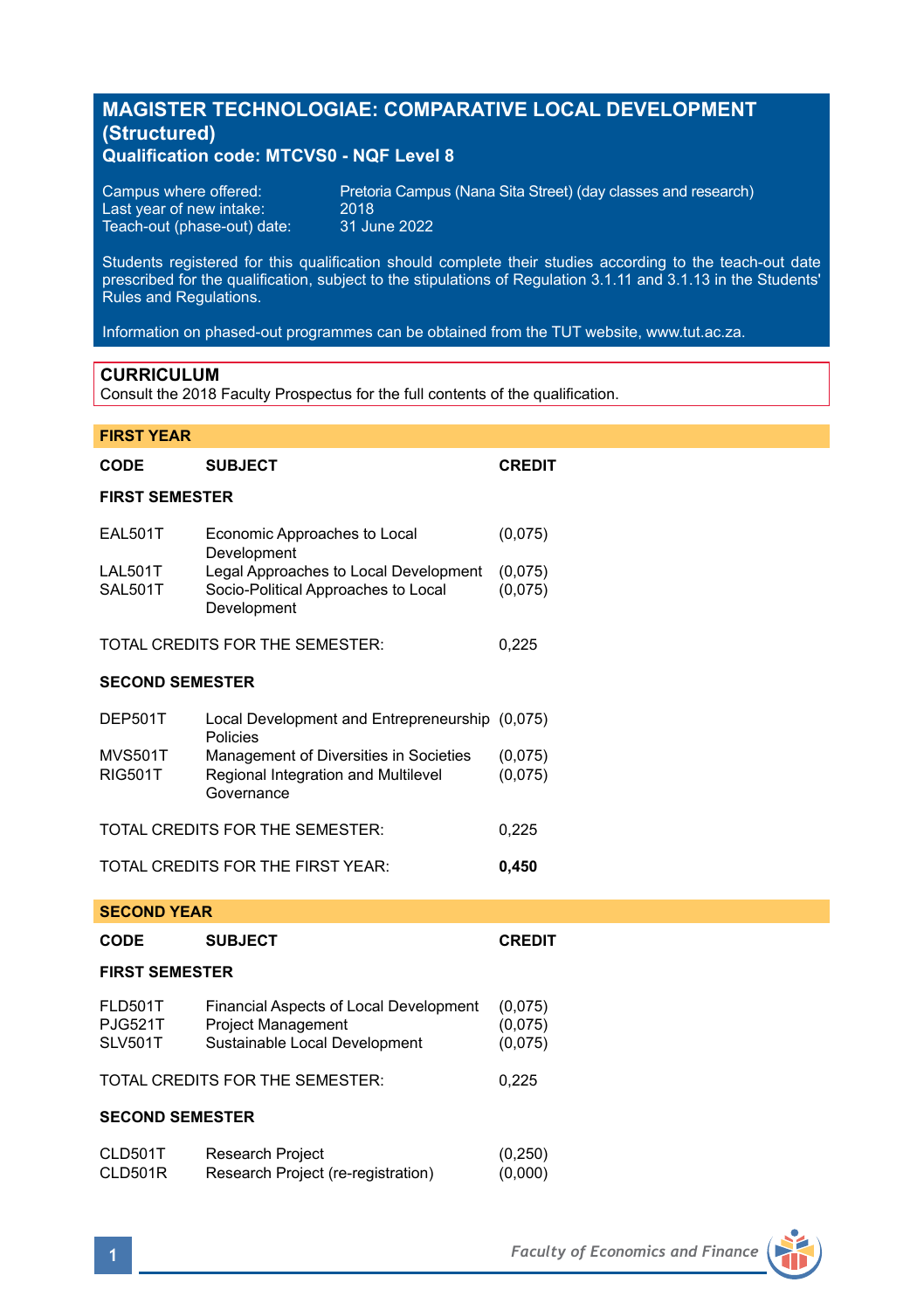# IER501T Internship (0,075) TOTAL CREDITS FOR THE SEMESTER: 0,325 TOTAL CREDITS FOR THE SECOND YEAR: **0,550** TOTAL CREDITS FOR THE QUALIFICATION: **1,000**

# **SUBJECT INFORMATION (OVERVIEW OF SYLLABUS)**

The syllabus content is subject to change to accommodate industry changes. Please note that a more detailed syllabus is available at the department or in the study guide that is applicable to a particular subject. On 01 August 2019, the syllabus content was defined as follows:

# **E**

#### **ECONOMIC APPROACHES TO LOCAL DEVELOPMENT (EAL501T) 1 X 3-HOUR PAPER**  *Subject custodian: Department of Economics)*

Exploring the conditions for economic development, focusing on innovation systems theory. (Total tuition  $time: +34 hours$ 

**F**

#### **FINANCIAL ASPECTS OF LOCAL DEVELOPMENT (FLD501T) 1 X 3-HOUR PAPER** *Subject custodian: Department of Economics)*

The role of the financial system in the process of local economic development. Policy instruments used to strengthen the financial support to the development process. (Total tuition time: ± 34 hours)

# **I**

# *(Subject custodian: Department of Economics)*

Practical exposure to policy design and implementation in relevant government departments or NGOs. This will enable students to bring the theoretical aspects of the programme to an unfamiliar workplace and to critically assess current practices. (Total tuition time: ± 34 hours)

# **L**

# **LEGAL APPROACHES TO LOCAL DEVELOPMENT (LAL501T) 1 X 3-HOUR PAPER** *Subject custodian: Department of Economics)*

Underlying legal concepts in local development and laying the foundation for exploring the organisation and functions of the different levels of government and administration. Focus on the organisation of local government from a comparative perspective, with particular focus on the constitutional frameworks and institutions of the countries of southern Africa as re-shaped in the transitional period of the 1990s. The legal basis for trans-border cooperation in the southern Africa region and the outlook of the progressive embodiment of traditional law in modern constitutional systems will be studied. (Total tuition time: ± 34 hours)

# **LOCAL DEVELOPMENT AND ENTREPRENEURSHIP 1 X 3-HOUR PAPER POLICIES (DEP501T)**

# *Subject custodian: Department of Economics)*

Definition of the concept of entrepreneurship by paying special attention to the specificity of contexts within which entrepreneurship becomes manifest, the different types and roles of entrepreneurship and the role of institutions in determining which features prevail. Barriers to entrepreneurship and the relevant policy implications. Distribution of SMMEs. Underground economy and organised criminality. (Total tuition time: ± 34 hours)

**INTERNSHIP (IER501T) PRACTICAL EVALUATION**